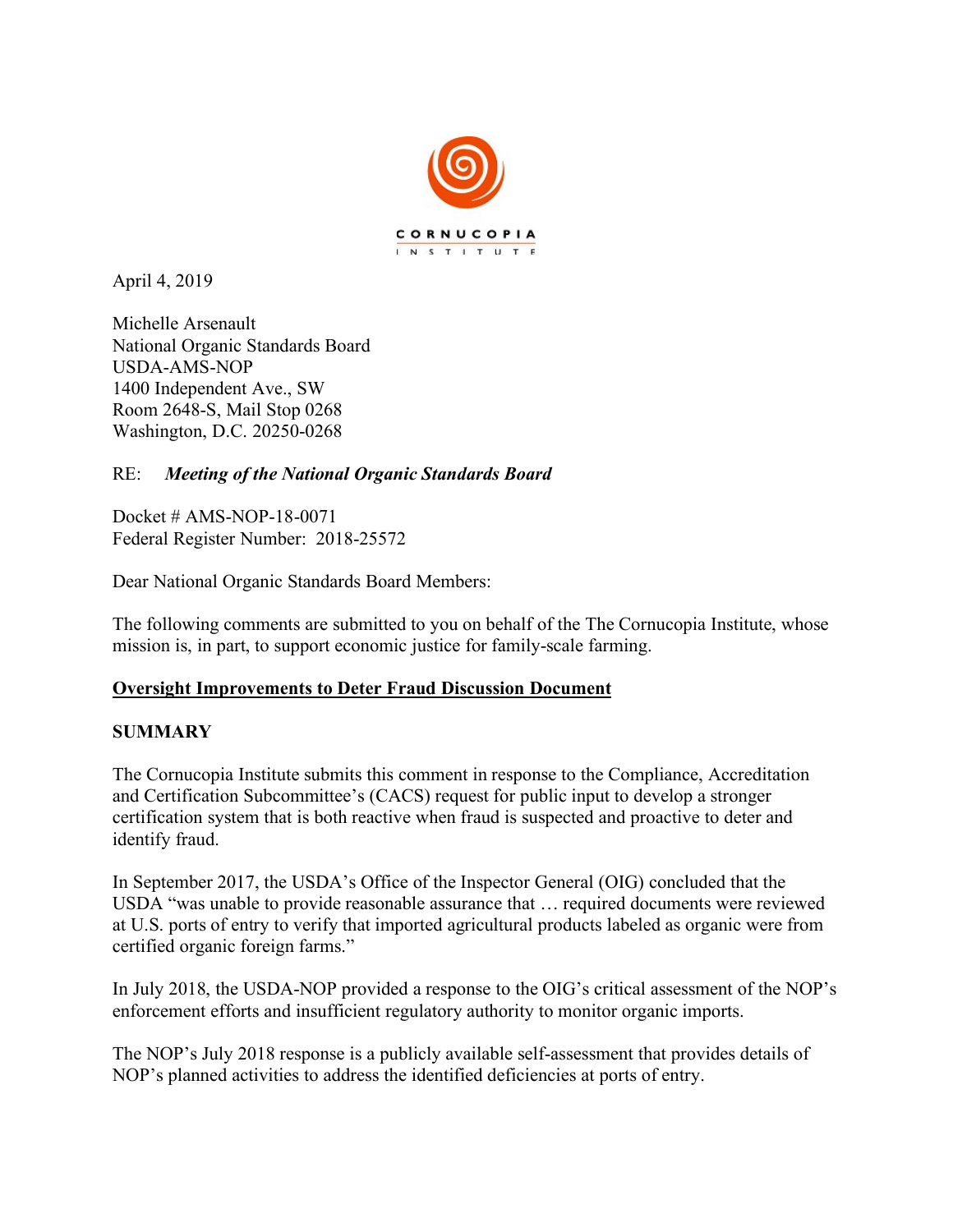We recommend that the CACS closely examine the NOP's stated goals and the activities it is pursuing to address ongoing deficiencies.

Specifically, the CACS should make inquiries in the following areas where NOP action requires some clarification.

### **Cease and Desist/Stop-Sale**

The NOP states that it is not clear that it has the authority to issue and enforce Cease and Desist notices for businesses if they fraudulently label organic products.

To the extent the Organic Food Productions Act, and other governing laws, do not provide the NOP with this authority, the NOP should immediately propose necessary provisions and amendments to enabling legislation that would authorize these critical regulatory amendments.

Cease and desist and stop-sale authority are the only measures that will close U.S. borders and ports of entry to fraudulently labeled products.

Inquiry 1 to NOP: *Has the NOP requested stop-sale authority and, if not, then why not?*

- $\Rightarrow$  What are the limitations to the NOP's authority to issue cease and desist and stop-sale orders and how can they be overcome?
- $\Rightarrow$  Is the proposed alert system, which enlists the help of Customs and Border Patrol (CBP), sufficient to identify fraudulent shipments in time for the effective exercise of stop-sale authority?

If the alert system cannot provide timely notice, the alert system proposal simply fails at the outset.

#### **Organic Message Set**

The NOP proposes using an "organic message set" that will be incorporated in the Automated Commercial Environment (ACE) database currently used by CBP. ACE is the system through which traders report information on imports and the government determines admissibility of products.

As described in the NOP's response to the OIG, the "message set" will be tied to CBP Entry Form 7501. According to the NOP, the information on the Entry Form 7501, including an "organic" designation, typically appears in the ACE system 30 days after the imported product is delivered in the U.S.

The 30-day delay in the input of information all but assures some fraudulent organics will continue to enter distribution channels in the U.S.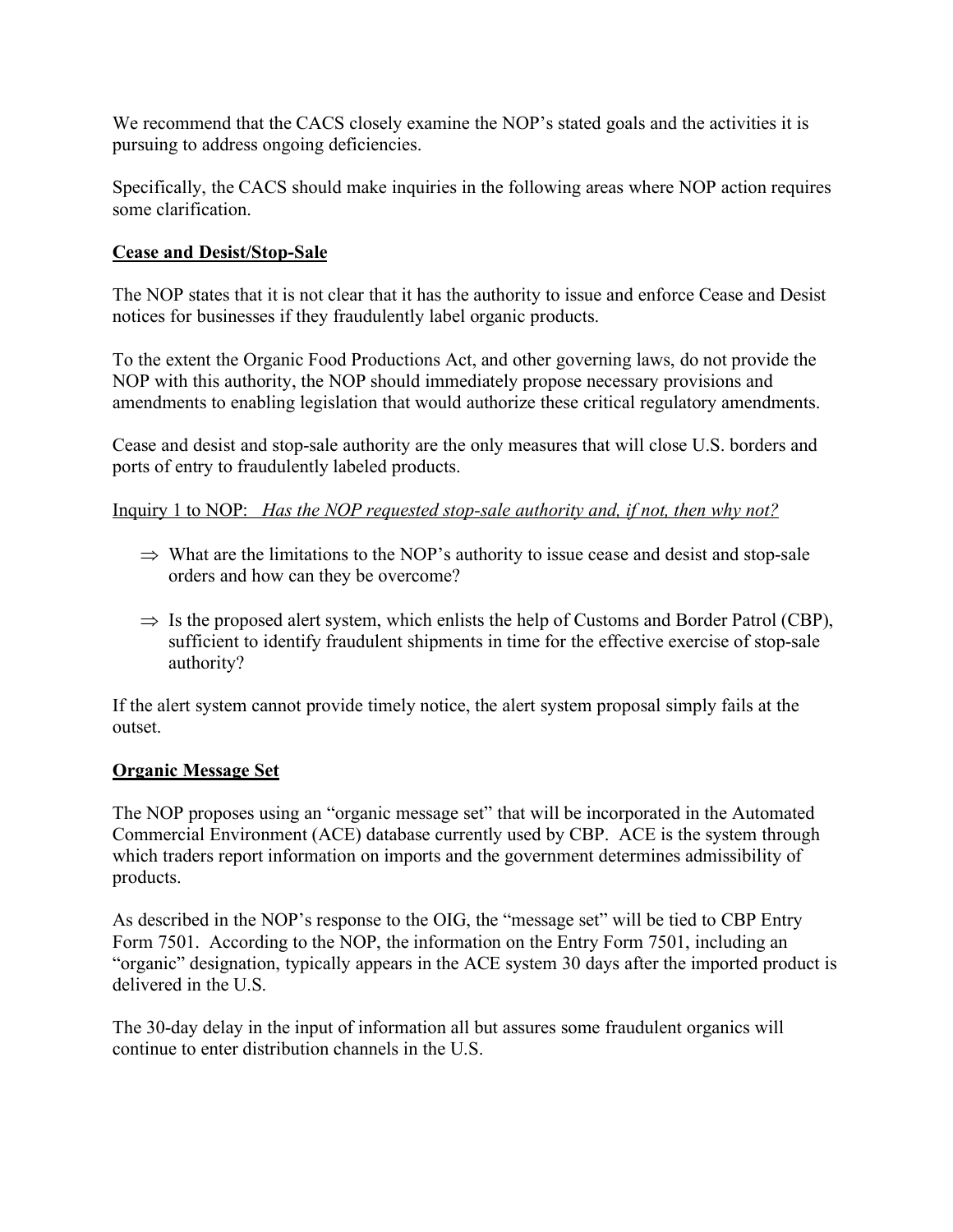### Inquiry 2 to NOP: *Why the 30-day delay?*

 $\Rightarrow$  Why has the NOP proposed a reporting system that includes a 30-day delay?

The NOSB should recommend that a system overhaul eliminate this 30-day delay, or explain why a system without an extended delay is not feasible.

## Inquiry 3 to NOP: *What are the limitations of using Form 7501 in establishing organic authenticity?*

The NOP mentions that the information on Entry Form 7501 is "often sufficient to effectively review the validity of the product."

- $\Rightarrow$  The NOSB should inquire as to how the validity of the product is confirmed by the specific data points included in the "organic message set."
- $\Rightarrow$  Specifically, what will the "organic message set" and/or Form 7501 identify in terms of where the organic commodity was harvested, the identities of the shipper, the importer, the consignee, and the buyers?

The NOSB should recommend that the information included in the "organic message set" ensure complete traceability and inquire if additional information could be included on Entry Form 7501 that would enhance fraud detection efforts.

#### Inquiry 4 to NOP: *Is the proposed data review procedure adequate?*

 $\Rightarrow$  After the information is available in the ACE system, will a governmental agency be responsible for verifying the organic integrity for each shipment or is the data simply available on a case-by-case basis?

The NOSB should recommend proactive measures that require review of all organic imports presented for entry at U.S. borders and ports. Ad hoc, post-entry review will continue to allow fraudulent imports to penetrate U.S. borders.

#### Inquiry 5 to NOP: *Is there a plan for mandatory review of high risk shipments?*

 $\Rightarrow$  If there is no plan to verify the organic integrity of each shipment once the data is entered into ACE, is there a plan to identify high-risk shipments for mandatory review?

The NOSB should request clarification as to how high-risk shipments would be flagged, how the technology assures federal agencies are notified, and the responsibility of each agency in investigating the organic integrity of the shipment.